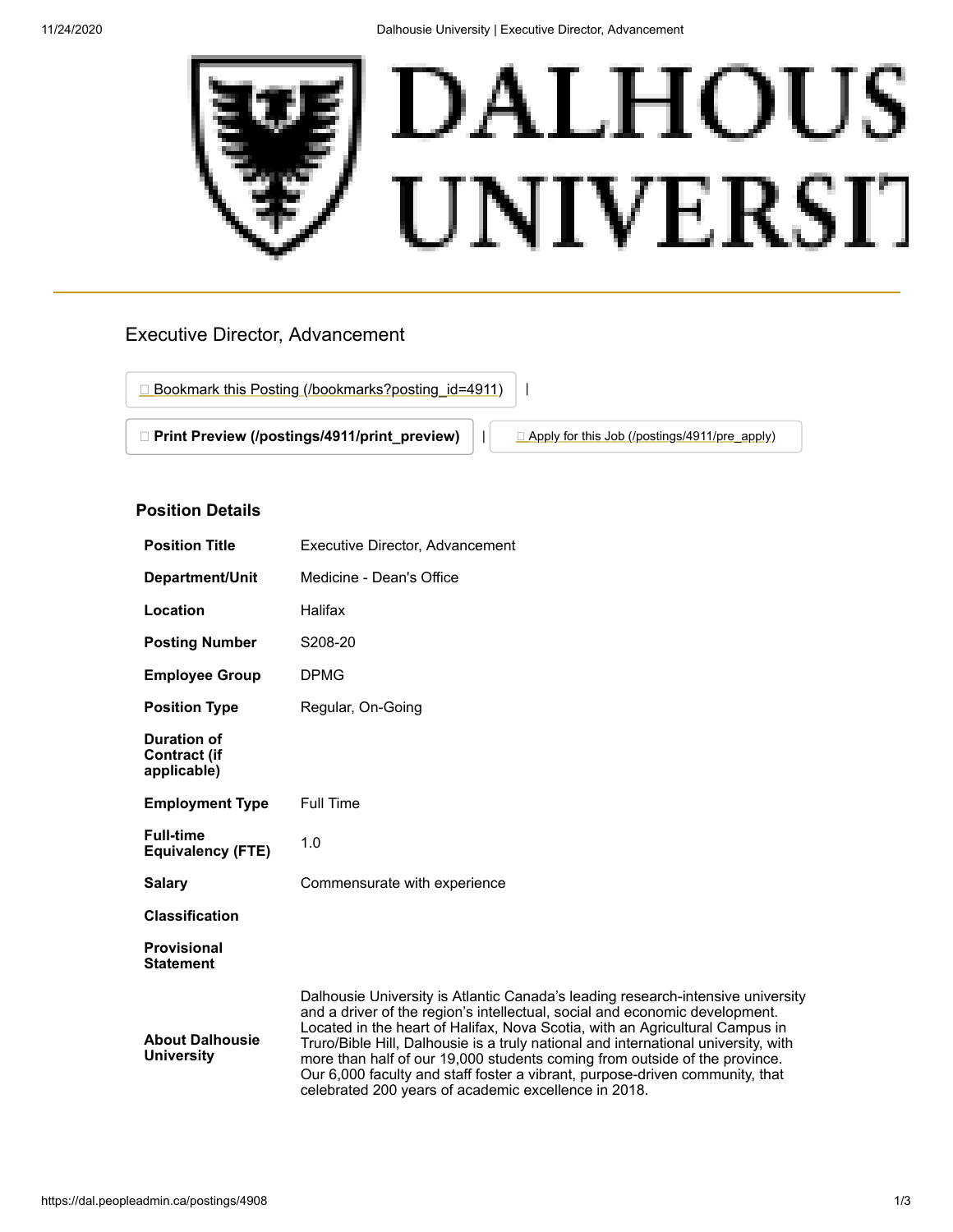| <b>Job Summary</b>                      | Reporting jointly to the Dean, Faculty of Medicine and the Assistant Vice<br>President, Development, the Executive Director, Advancement is a new<br>position responsible for leading Faculty of Medicine-based and, where<br>appropriate, university-wide advancement initiatives. The Executive Director,<br>Advancement leads a team that works collaboratively with the Dean, other<br>faculty leaders, AVP, Development, and the Dalhousie Medical Research<br>Foundation (DMRF), to build and advance strong personal and professional<br>relationships that result in philanthropic contributions from individuals and<br>organizations.                                                                                                                                                  |
|-----------------------------------------|--------------------------------------------------------------------------------------------------------------------------------------------------------------------------------------------------------------------------------------------------------------------------------------------------------------------------------------------------------------------------------------------------------------------------------------------------------------------------------------------------------------------------------------------------------------------------------------------------------------------------------------------------------------------------------------------------------------------------------------------------------------------------------------------------|
| Key<br><b>Responsibilities</b>          | - Works with Dean, Faculty-based leaders, the Office of Advancement and<br>others to establish appropriate fundraising priorities for the Faculty of<br>Medicine, including the University's upcoming major comprehensive<br>campaign.                                                                                                                                                                                                                                                                                                                                                                                                                                                                                                                                                           |
|                                         | - Leads a team responsible for development and alumni relations activity<br>within the Faculty and oversees, jointly with the COO of the Faculty of<br>Medicine, the Communications team in the Faculty of Medicine.                                                                                                                                                                                                                                                                                                                                                                                                                                                                                                                                                                             |
|                                         | - Provides coaching, leadership and support to engage faculty members in<br>strategic fundraising activities, including appropriate preparation, follow-up and<br>support.                                                                                                                                                                                                                                                                                                                                                                                                                                                                                                                                                                                                                       |
|                                         | - Establishes and evaluates annual fundraising targets and operational plans<br>and leads the recruitment, training, coaching, mentorship, supervision, and<br>performance management of faculty-based development and alumni relations<br>staff.                                                                                                                                                                                                                                                                                                                                                                                                                                                                                                                                                |
|                                         | - Identifies, qualifies, engages and cultivates prospective donors and solicits<br>major gifts at the \$50k to \$5M+ level. Works independently and creatively to<br>match donor interests with Faculty of Medicine priorities and to maximize<br>fundraising revenue.                                                                                                                                                                                                                                                                                                                                                                                                                                                                                                                           |
|                                         | - Collaborates with the University Advancement Office on prospect<br>identification, and the stewardship of major donors, including appropriate gift<br>acknowledgements.                                                                                                                                                                                                                                                                                                                                                                                                                                                                                                                                                                                                                        |
| <b>Note</b>                             | This position normally requires frequent travel to visit donors and prospective<br>donors. However, as a result of Covid-19 restrictions, travel is currently<br>suspended until 2021 when further updates will be provided.                                                                                                                                                                                                                                                                                                                                                                                                                                                                                                                                                                     |
| <b>Qualifications</b>                   | Undergraduate degree (advanced degree strongly preferred), plus<br>considerable experience leading complex projects in the area of fundraising,<br>financial services, sales, or business development (or equivalent combination<br>of training and experience) is required. Experience in higher education<br>fundraising would be preferred. Several years of demonstrated excellence in<br>leading teams required. Candidate should have knowledge of a variety of<br>fundraising tools and strategies, and demonstrated experience with activities<br>throughout the giving cycle, including identification, cultivation, solicitation, and<br>stewardship. Exceptional written, oral and interpersonal communication skills<br>are expected, as are demonstrated project management skills. |
| <b>Job Competencies</b>                 | The successful candidate is expected to demonstrate proficiency in<br>Dalhousie's core and leadership competencies<br>(https://www.dal.ca/dept/leaders.html), in particular:                                                                                                                                                                                                                                                                                                                                                                                                                                                                                                                                                                                                                     |
|                                         | - Self-Awareness & Professionalism<br>- Respect & Inclusion<br>- Thinking and Acting Strategically<br>- Relationship Building<br>- Accountability for Performance & Results                                                                                                                                                                                                                                                                                                                                                                                                                                                                                                                                                                                                                      |
| <b>Additional</b><br><b>Information</b> | Dalhousie University supports a healthy and balanced lifestyle. Our total<br>compensation package includes a defined benefit pension plan, health and<br>dental plans, a health spending account, an employee and family assistance<br>program and a tuition assistance program.                                                                                                                                                                                                                                                                                                                                                                                                                                                                                                                 |